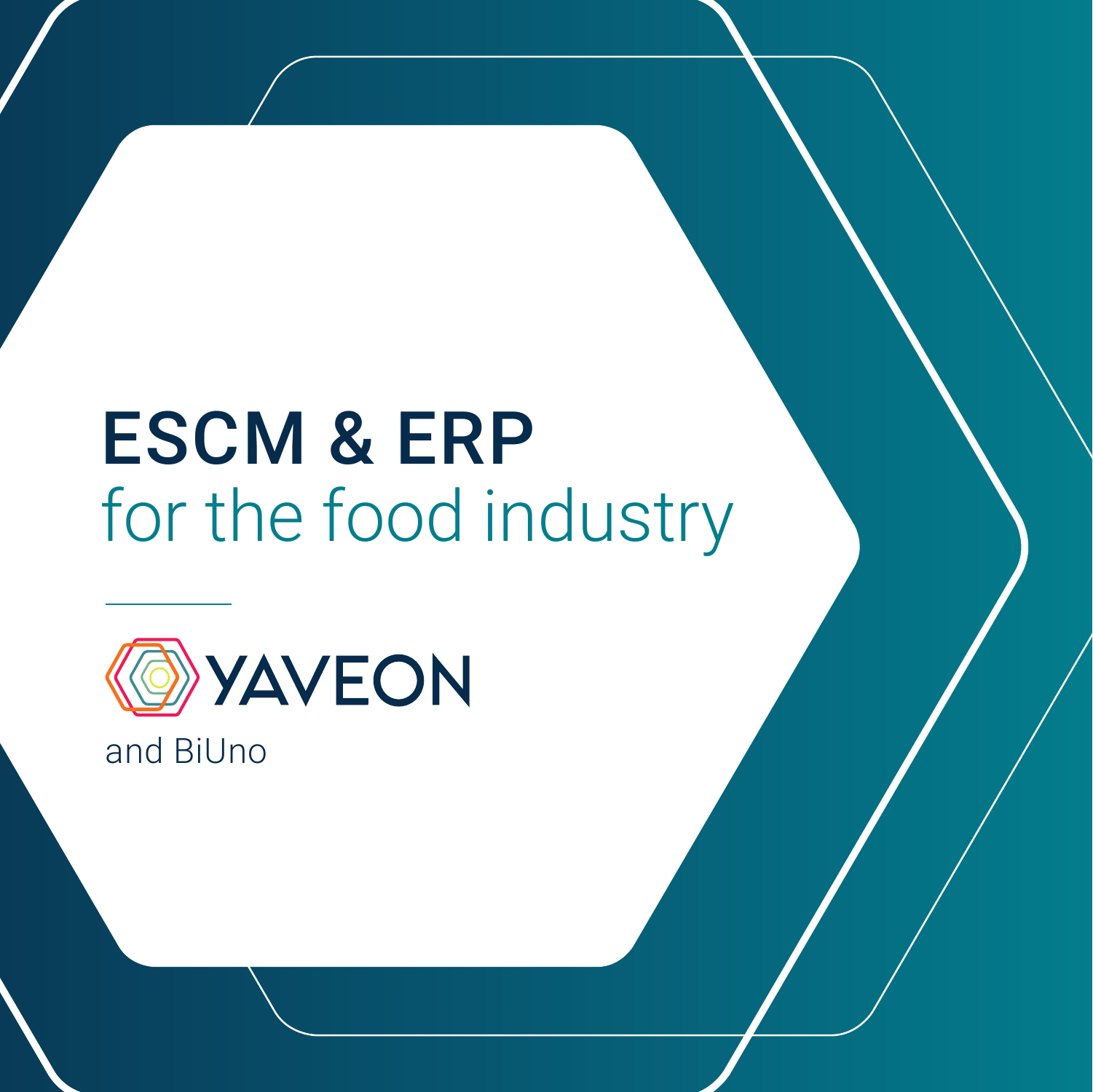### **EVERYTHING AT A GLANCE**



### **CLIENT BiUno GmbH** www.biuno.bio

**FOCUS** Organic farming products

**COMPANY SIZE** About 60 employees

**OPERATING MODEL** On-Premises

**COUNTRY Germany** 

 $\blacktriangleright$ 

### **CHALLENGE**

- Replace the outdated ERP system
- Extremely tight deadline
- Unexpected, enormous revenue increase

### **SOLUTION**

 $\blacktriangleright$ 

- YAVEON ProBatch
- YAVEON ProE-SCM

### **USE**

• Absolutely stable ERP system with all necessary functions

**BiUno** 

Bio.<br>Bewegen

- Parameterizable solution
- Reduce the potential for errors
- Highly efficient warehouse thanks to fully integrated AutoStore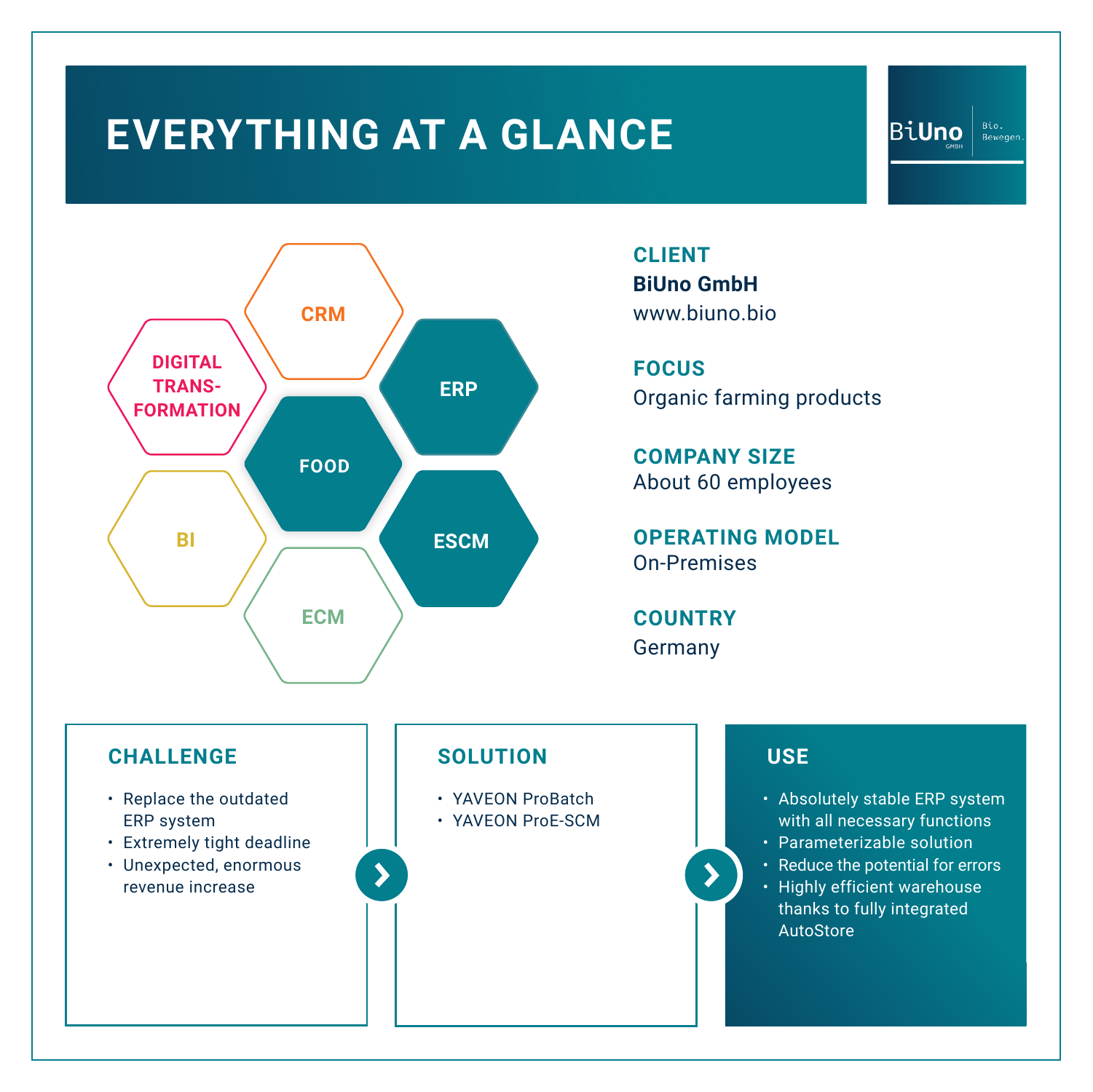

2019. BiUno, then still known as Phoenix, urgently needed a new ERP solution. Why? The current software no longer meets the requirements. The project started with an ambitious target of only six months project duration, with go-live scheduled for January 1, 2020.

Roll up your sleeves, and let's go - straight into the project with a result that could do so much more than first assumed...

#### **Bio. Move: BiUno GmbH**

Organic farming products The story of BiUno started in 1981, then known as Phönix Naturprodukte GmbH. Today, the product range includes over 10,000 items and covers the needs of small retailers, chain stores, delivery service companies, and even commercial kitchens. The principles of BiUno: The company works exclusively with organic goods, preferably those that meet the high standards of well-known organic associations. The assortment covers the full range, with an emphasis on regionality and freshness. The main focus is on fruit and vegetables, but BiUno also offers dairy products, frozen products, and a comprehensive range of dry goods with a commitment to supply only the highest quality.

BiUno has the same high demands on the software used as on the goods the company sells.

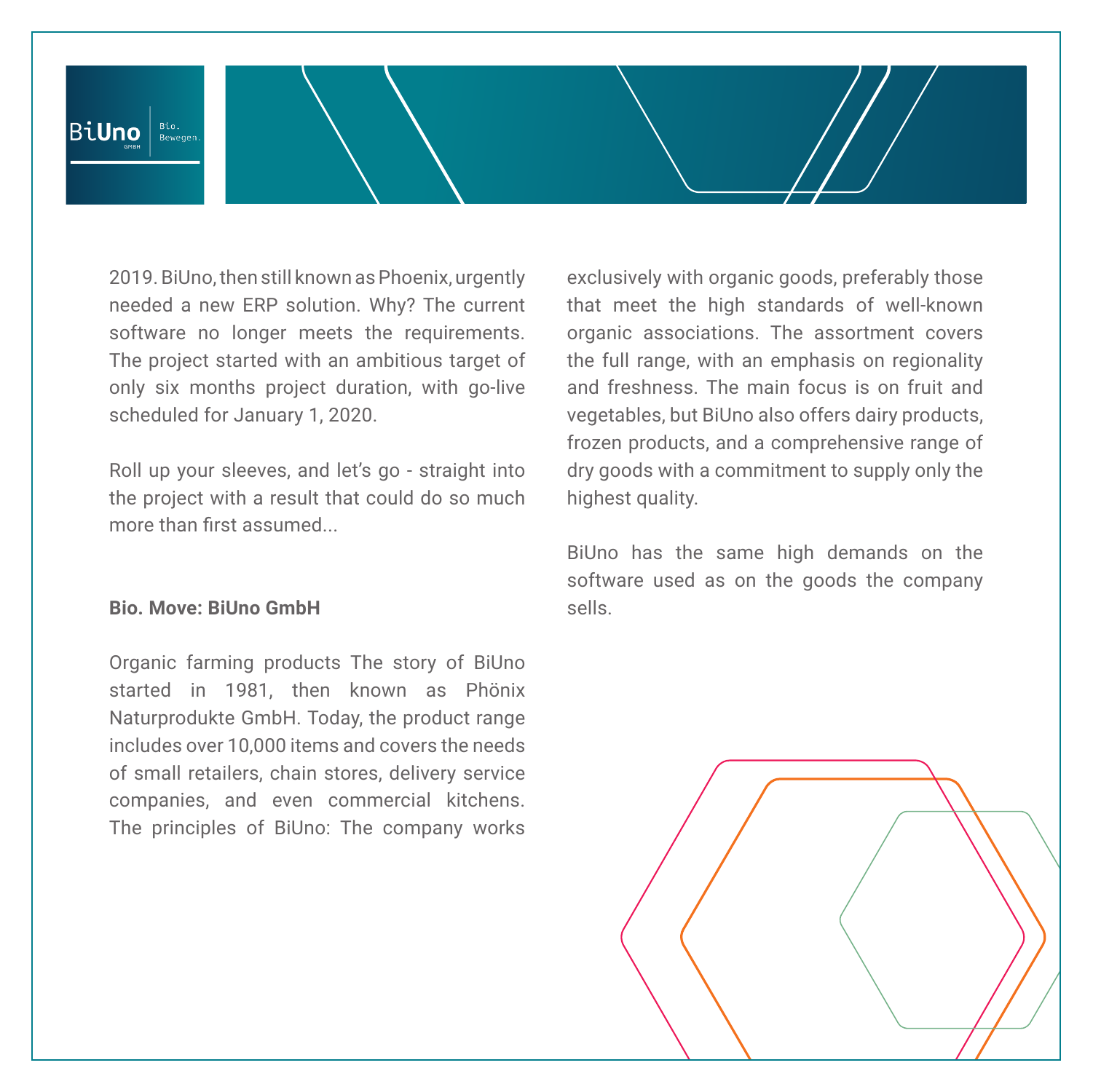### **INDEPENDENT AND FLEXIBLE**

### **A new ERP solution with industry functions in just six months**

In 2019, BiUno was already working with a Microsoft ERP solution. However, the Navision version from 2009 no longer fulfilled the requirements. The evaluation options were no longer suitable. A healthy update was required. "We wanted to be more independent and flexible," recalls Marina Dietz, Head of IT at BiUno. BiUno found the right offer in YAVEON and the ERP



Marina Dietz

industry solution YAVEON ProBatch for the food industry.

BiUno

YAVEON ProBatch is an ERP solution that extends the Microsoft Dynamics 365 Business Central ERP system with industry-relevant features. With its numerous modules, it covers the needs of companies in the areas of warehousing, logistics, trade, and quality assurance, among others.

Combined with the possibility of connecting warehouses, partners, or suppliers to their own ERP using the EDI module of the YAVEON ProE-SCM solution, the result was an unbeatable combination.

YAVEON ProE-SCM makes it possible to connect customers and suppliers directly to the company's Microsoft ERP system. Electronic data exchange reduces errors and saves time.

Even at the start of the project, it was clear that the six months deadline was tight. Incredibly tight.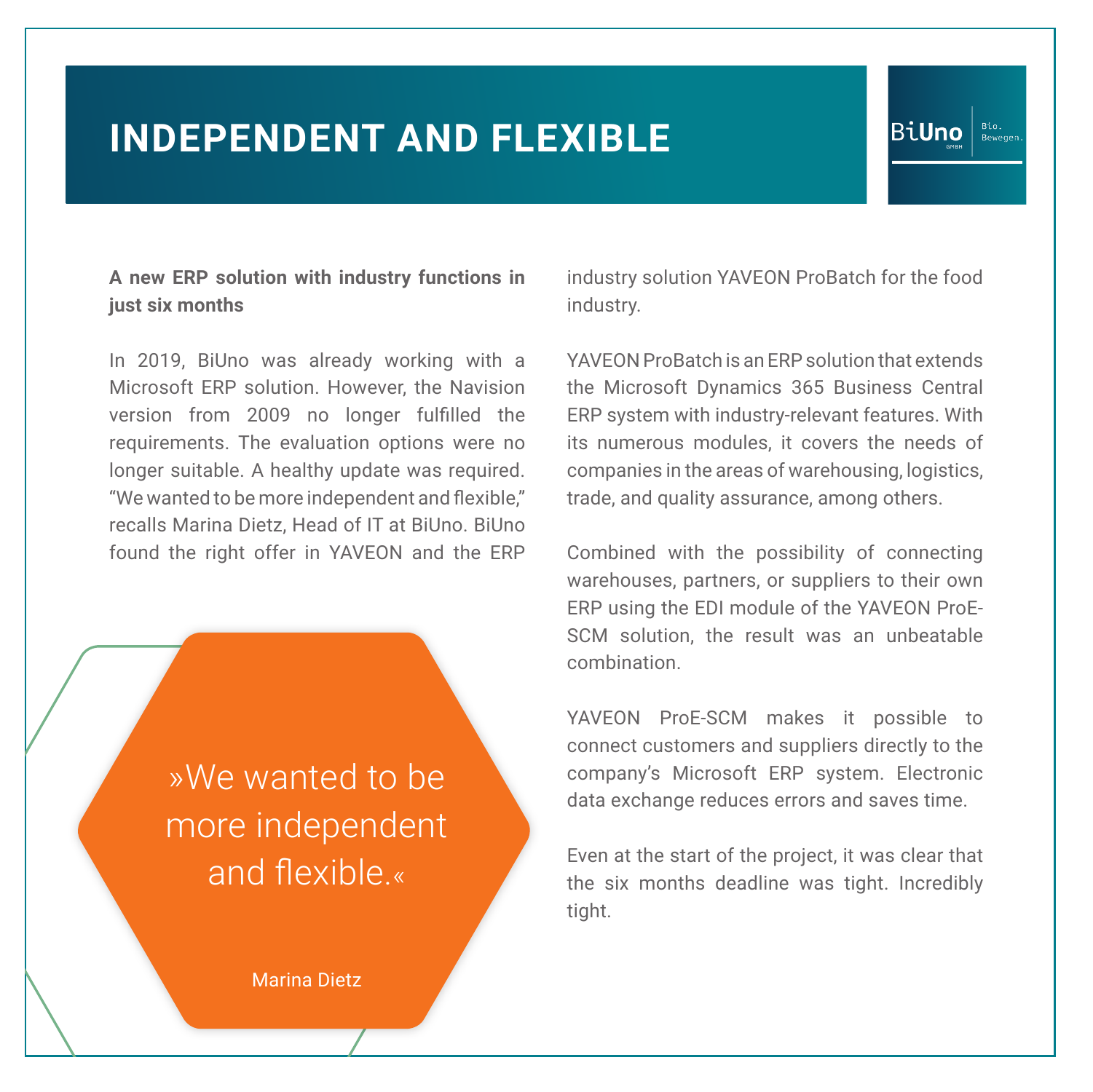### **BiUno**

### **Good planning, good mood**

Planning is half of the battle in software projects; the other half is the appropriate implementation. The BiUno and YAVEON project team went full steam ahead from the very first second to realize the planned go-live. The secret of the project process was good planning, immediate clarification of questions or challenges, and regular communication. In short: The chemistry between BiUno and YAVEON was simply right. "Working with YAVEON was excellent, right from the start," reports Marina Dietz.

Strictly speaking, the entire project was a significant challenge - the tight timing left no time for clumsy errors or long delays. "Our contact at YAVEON didn't let up, and that's exactly why we managed to implement everything in just half a year," Marina Dietz recalls.

The commercial area was relatively easy to manage. Other areas, such as the warehouse, were very time-consuming. But the effort was worth it, says Marina Dietz: "As far as processes are concerned, we have come from the Stone Age to the present day." For example, delivery bills used to be printed out and processed by hand, but since the go-live, processing is now completely digital. Sure, a new ERP system brings many benefits. But some are particularly noticeable. With BiUno, a major benefit is the switch to mobile dialogue for the picking in the warehouse - a significant simplification. This streamlines the work for all departments involved, and the whole process is less prone to errors.

> »Working with YAVEON was excellent, right from the start.«

> > Marina Dietz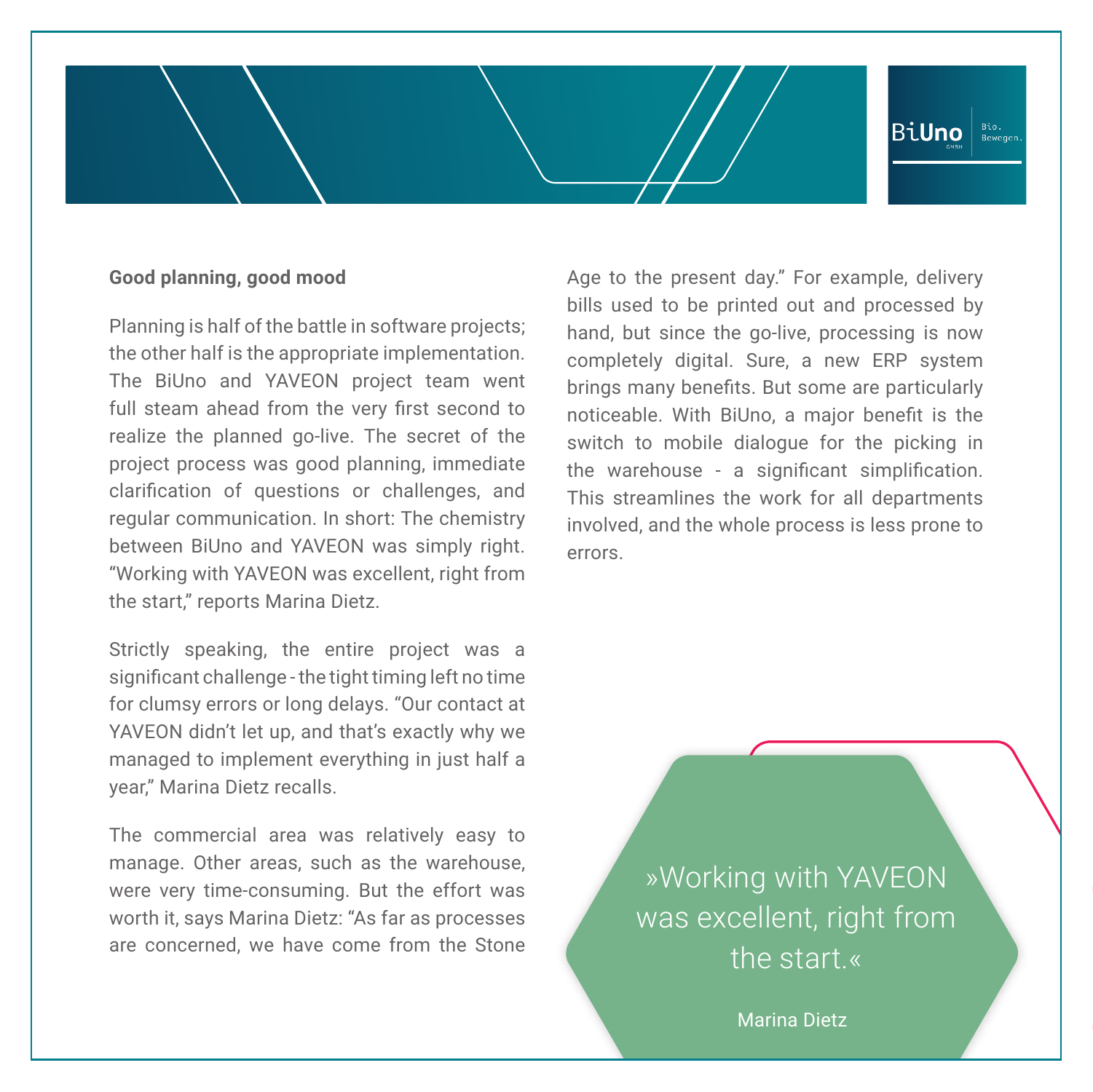## **BiUno**

#### **Consultancy and guidance? Excellent.**

"Yes, absolutely!" That was Marina Dietz's answer to whether she was satisfied with the advice and support she received from YAVEON - even after completion of the project. Because the Support team is always competent and readily available for questions. And it got even better. The successful ERP project resulted in a followup project: Together with YAVEON, BiUno has connected an AutoStore for fresh and dry goods.

An AutoStore is a storage technology that resembles an automatic warehouse for small parts. The containers are stacked in a modular fashion, and robots automatically pick the stored goods. . In the case of BiUno, these are controlled by the mobile solution in YAVEON ProBatch. This makes it possible to realize a large or even increasing storage capacity even in a confined space.

With the AutoStore, BiUno implemented a fully automated warehouse that requests the required boxes - so far unique in the industry. A total of 5,550 crates are controlled automatically and are fully integrated into the put-away and picking process. "The project was something completely new, and YAVEON worked hard on it," Marina Dietz said.